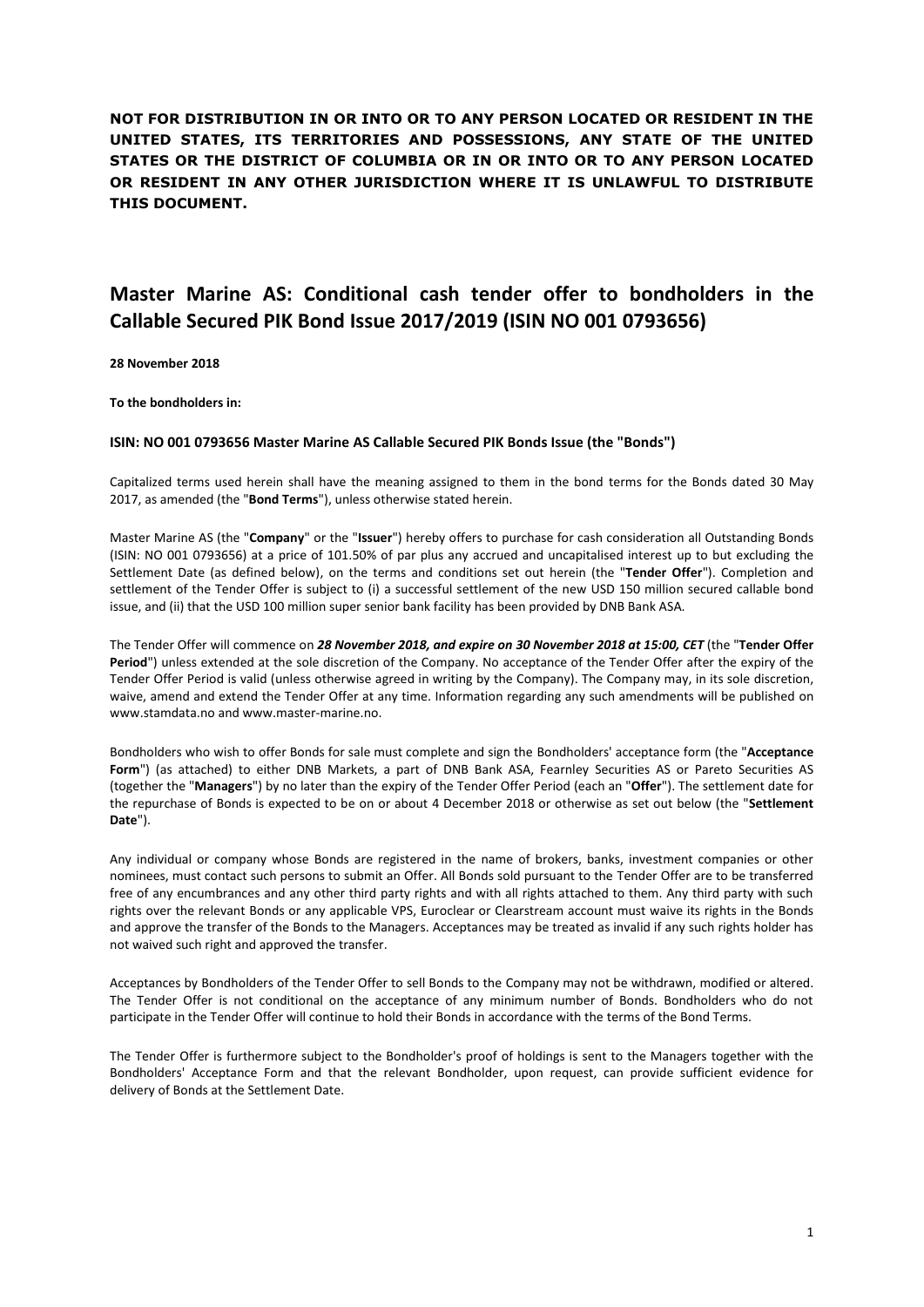## **Summary of tender procedure:**

| <b>Tender Offer Period:</b>                           | Commencement: 28 November 2018                                                                                                                                                                                                                                                                                                                                                                                                                                                                                            |  |
|-------------------------------------------------------|---------------------------------------------------------------------------------------------------------------------------------------------------------------------------------------------------------------------------------------------------------------------------------------------------------------------------------------------------------------------------------------------------------------------------------------------------------------------------------------------------------------------------|--|
|                                                       | Expiration:<br>15:00 CET, 30 November 2018                                                                                                                                                                                                                                                                                                                                                                                                                                                                                |  |
| Price:                                                | 101.50% of par value plus accrued and unpaid interest up to but excluding<br>the Settlement Date                                                                                                                                                                                                                                                                                                                                                                                                                          |  |
| <b>Allocation:</b>                                    | 100%                                                                                                                                                                                                                                                                                                                                                                                                                                                                                                                      |  |
| <b>Acceptances during the Tender Offer</b><br>Period: | Duly completed Bondholders' Acceptance Forms must be submitted to the<br>Managers no later than 15:00 CET on 30 November 2018                                                                                                                                                                                                                                                                                                                                                                                             |  |
| Announcement of the result of the Tender<br>Offer:    | To be announced at the latest on 30 November 2018.                                                                                                                                                                                                                                                                                                                                                                                                                                                                        |  |
| <b>Settlement of the Tender Offer:</b>                | Cash payment in USD                                                                                                                                                                                                                                                                                                                                                                                                                                                                                                       |  |
| <b>Settlement Date of the Tender Offer:</b>           | 4 December 2018 (unless delayed due to technical and/or administrative<br>errors)                                                                                                                                                                                                                                                                                                                                                                                                                                         |  |
| <b>Conditions:</b>                                    | Completion of the Tender Offer is subject to:<br>successful settlement of the new USD 150 million secured<br>(i)<br>callable bond issue;<br>the USD 100 million super senior bank facility having been<br>(ii)<br>provided by DNB Bank ASA;<br>the Bondholder's proof of holdings delivered to the<br>(iii)<br>Managers together with the Bondholders' Acceptance Form;<br>and<br>(iv)<br>that the relevant Bondholder, upon request, can provide<br>sufficient evidence for delivery of Bonds at the Settlement<br>Date. |  |
| Contacts:                                             | The Bondholders' Acceptance Form to be sent to any of the Managers as<br>listed below:                                                                                                                                                                                                                                                                                                                                                                                                                                    |  |
|                                                       | Tel: +47 46 90 74 24<br><b>DNB Markets:</b><br>E-mail: bond.syndicate@dnb.no                                                                                                                                                                                                                                                                                                                                                                                                                                              |  |
|                                                       | <b>Fearnley Securities AS</b><br>Tel: +47 22 93 63 65<br>E-mail: mastermarine@fearnleys.no                                                                                                                                                                                                                                                                                                                                                                                                                                |  |
|                                                       | Tel: +47 22 82 87 70<br><b>Pareto Securities AS</b><br>E-mail: jacktel@paretosec.com                                                                                                                                                                                                                                                                                                                                                                                                                                      |  |

The Tender Offer and any Bondholders' Acceptance Forms are subject to Norwegian law, with Oslo District Court as the agreed legal venue.

## **Offer and Distribution Restrictions**

The Tender Offer is not directed to persons in any jurisdiction where the Tender Offer would be in violation of applicable laws or whose acceptance of the offer requires that (i) further documents are issued in order for the Tender Offer to comply with local law, or (ii) registration or other measures are taken pursuant to local law. No document or material relating to the Tender Offer may be distributed in or into any country where such distribution or offering requires any of the aforementioned measures to be taken or would be in conflict with any law or regulation of such country. **No securities are being offered for sale or for subscription to any person in any jurisdiction by this Tender Offer**.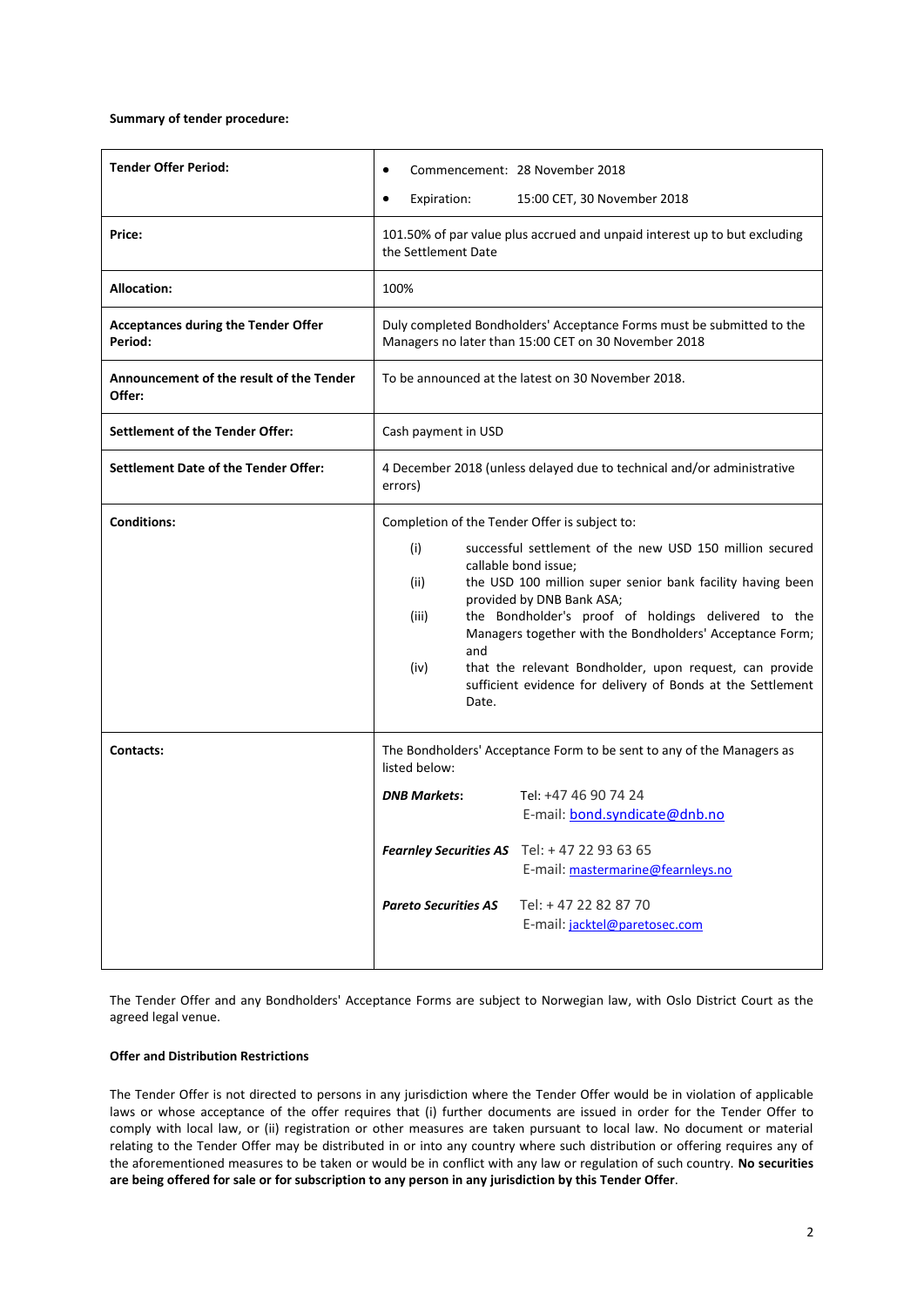The distribution of this document in certain jurisdictions may be restricted by law. Persons into whose possession this document comes are required by the Company and the Managers to inform themselves about and to observe any such restrictions.

#### **United States**

The Tender Offer is not being made, and will not be made, directly or indirectly in or into, or by use of the mails of, or by any means or instrumentality of interstate or foreign commerce of or any facilities of a national securities exchange of the United States of America, its territories and possessions, any State of the United States and the District of Columbia (the "**United States**"). This includes, but is not limited to, facsimile transmission, electronic mail ("**email**"), telex, telephone, the internet and any other forms of electronic communication. The Bonds may not be tendered in the Tender Offer by any such use, means, instrumentality or facility from or within the United States or by persons located or resident in the United States as defined in Regulation S of the U.S. Securities Act of 1933, as amended (the "**Securities Act**"). Accordingly, copies of this document and any other documents or materials related to the Tender Offer are not being, and must not be, directly or indirectly mailed, emailed or otherwise transmitted, distributed or forwarded (including, without limitation, by custodians, nominees or trustees) in or into the United States or to any persons located or resident in the United States, and so doing may invalidate any purported Acceptance. Any purported tender or agreement to sell Bonds in the Tender Offer resulting directly or indirectly from a violation of these restrictions will be invalid and any purported tender and/or agreement to sell Bonds made by, or by any person acting for the account or benefit of, a person appearing or otherwise believed by the Manager to be located or resident in the United States, or any agent, fiduciary or other intermediary acting on a nondiscretionary basis for a principal giving instructions from within the United States will be invalid and will not be accepted.

Each holder of Bonds participating in the Tender Offer will represent that it is not located in or resident in the United States and is not participating in such Tender Offer from the United States or it is acting on a non-discretionary basis for a principal located outside the United States that is not giving an order to participate in such Tender Offer from the United States.

#### **United Kingdom**

The communication of this document by the Company and any other documents or materials relating to the Tender Offer is not being made, and such documents and/or materials have not been approved, by an authorised person for the purposes of section 21 of the Financial Services and Markets Act 2000 (the "**FSMA**"). Accordingly, such documents and/or materials are not being distributed to, and must not be passed on to, the general public in the United Kingdom. The communication of such documents and/or materials is exempt from the restriction on financial promotions under section 21 of the FSMA on the basis that it is only directed at and may be communicated to (1) those persons who are existing members or creditors of the Issuer or other persons within Article 43 of the Financial Services and Markets Act 2000 (Financial Promotion) Order 2005 (the "**FPO**"), (2) persons who have professional experience in matters relating to investments, being investment professionals as defined in Article 19 of the FPO; (3) persons who fall within Article 49 of the FPO ("high net worth companies, unincorporated associations etc."); or (4) any other persons to whom these documents and/or materials may lawfully be communicated.

Any investment or investment activity to which this document relates is available only to such persons or will be engaged only with such persons and other persons should not rely on it.

## **General**

Each Bondholder is responsible for any taxes as a consequence of its acceptance of the Tender Offer. The Company assumes no responsibility for any tax liability resulting from the acceptance of the Tender Offer.

No assurance can be given that the transactions described herein will be consummated or as to the terms of any such transactions. The Company assumes no obligation to update or correct the information contained in this announcement.

For other matters, please contact;

**Master Marine AS**: Bjørn Eie Henriksen, Executive Chairman. Tel: +[47 94 13 04 32](mailto:bjorn.henriksen@master-marine.no)

This Tender Offer to the Bondholders is also made available at www.stamdata.no.

#### **Appendix 1: Acceptance Form**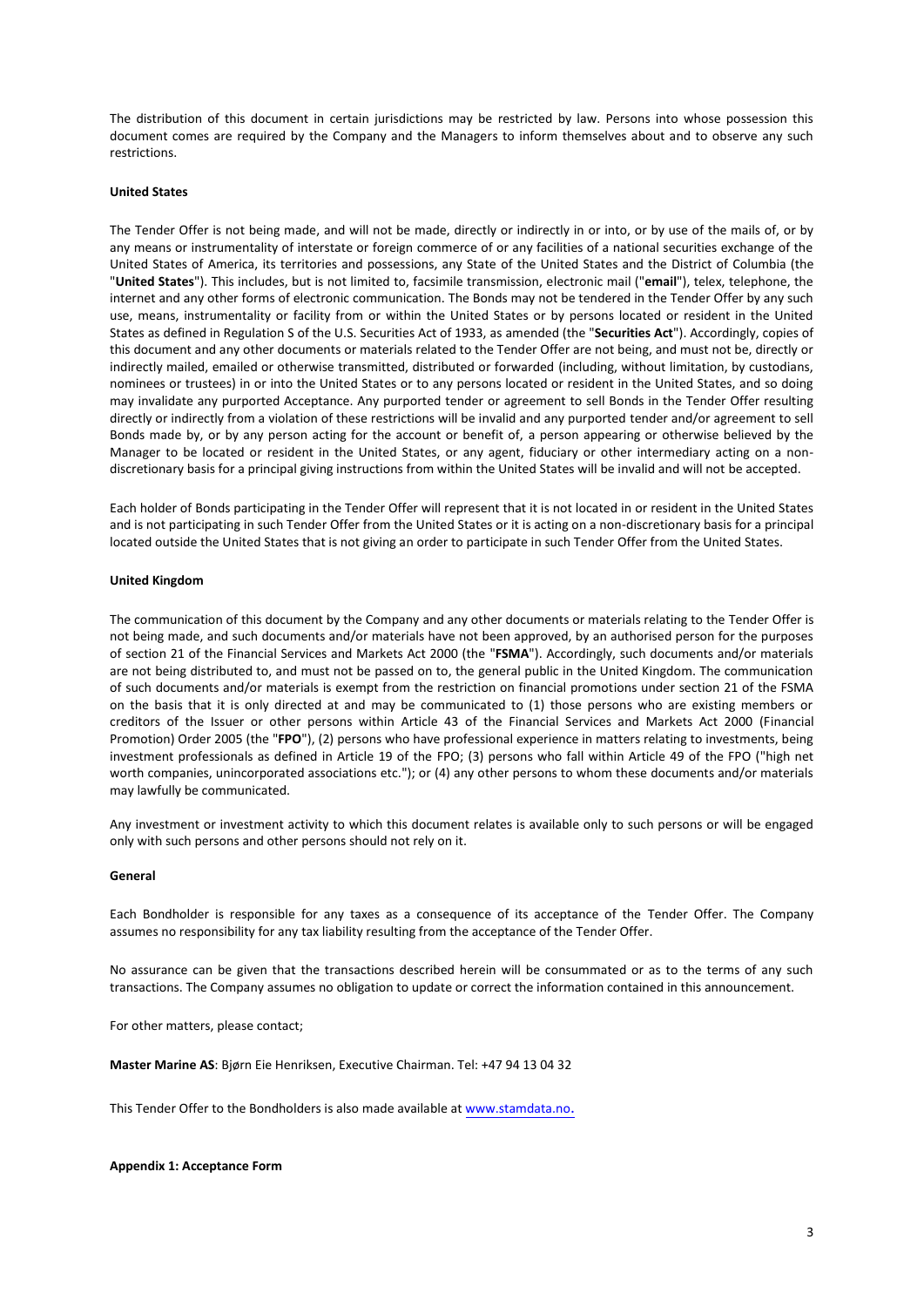| 28 November 2018                                                                                                                                                                                                                                                                                                                                                                                                                                                                                                                                                                                                                                                                                                                                                                                                                                                                                                                                             |                                                                                            |
|--------------------------------------------------------------------------------------------------------------------------------------------------------------------------------------------------------------------------------------------------------------------------------------------------------------------------------------------------------------------------------------------------------------------------------------------------------------------------------------------------------------------------------------------------------------------------------------------------------------------------------------------------------------------------------------------------------------------------------------------------------------------------------------------------------------------------------------------------------------------------------------------------------------------------------------------------------------|--------------------------------------------------------------------------------------------|
| <b>Bondholders' Acceptance Form</b>                                                                                                                                                                                                                                                                                                                                                                                                                                                                                                                                                                                                                                                                                                                                                                                                                                                                                                                          | DNB Markets, a part DNB Bank ASA, Fearnley                                                 |
| Tender Offer in respect of the Callable Secured PIK Bond                                                                                                                                                                                                                                                                                                                                                                                                                                                                                                                                                                                                                                                                                                                                                                                                                                                                                                     | <b>Securities AS and Pareto Securities AS (together</b>                                    |
| Issue 2017/2019 (the "Bonds") with ISIN NO 001 0793656                                                                                                                                                                                                                                                                                                                                                                                                                                                                                                                                                                                                                                                                                                                                                                                                                                                                                                       | the "Managers")                                                                            |
| issued by Master Marine AS (the "Company")                                                                                                                                                                                                                                                                                                                                                                                                                                                                                                                                                                                                                                                                                                                                                                                                                                                                                                                   | DNB Markets: bond.syndicate@dnb.no                                                         |
|                                                                                                                                                                                                                                                                                                                                                                                                                                                                                                                                                                                                                                                                                                                                                                                                                                                                                                                                                              | Fearnley Securities: mastermarine@fearnleys.no<br>Pareto Securities: jacktel@paretosec.com |
| Tender Offer: By submitting this acceptance form (the "Bondholders' Acceptance Form") to the Managers before the acceptance deadline 15:00 CET on 30<br>November 2018 (unless amended, extended, accelerated, terminated or withdrawn), the undersigned holder of Bonds (the "Bondholder") irrevocably<br>commits itself to sell the Bonds specified in the table below to Master Marine AS (the "Tender Offer"). Once a duly executed Bondholders' Acceptance Form<br>has been submitted, the Bondholders' Acceptance Form is binding and irrevocable for the Bondholder until completion of the settlement of the Tender Offer,<br>and may until such time not be withdrawn or modified or altered. A Bondholder may accept to sell all or a portion of its Bonds in the Tender Offer. Any<br>Bondholder having accepted the offer to sell Bonds under this Acceptance Form is restricted from selling any such Bonds to any other third party (as long as |                                                                                            |

The Bonds to be sold under this Acceptance Form will be transferred to the Company pursuant to the Bondholder's instructions to the Managers in this Acceptance Form (and unless otherwise required without obtaining any further instructions from the Bondholder). The Bondholder represents that the Bondholder is the owner of all such Bonds and that all such Bonds accepted for sale are free of any encumbrances and any other third party rights and with all rights attached to them.

The Bondholders' Acceptance Form must be correctly completed and received by the Managers no later than **15:00 CET on 30 November 2018**. The result of the Tender Offer will be announced shortly thereafter.

Cash settlement of Bonds accepted by the Bondholders for sale to the Company is expected to be on or about 4 December 2018, unless settlement is delayed due to technical and/or administrative errors. The Company will pay 101.50% of par value plus accrued and uncapitalised interest for the period up to but excluding the settlement date for the Tender Offer by crediting the Bondholder's bank account stated below.

SPECIFICATION OF BONDS ACCEPTED FOR SALE: Master Marine AS, ISIN: NO 0010793656

the Tender Offer is not cancelled or otherwise terminated by the Company).

| Bondholder's VPS account / Custodian / Fund / Name | Nominal Amount in USD |
|----------------------------------------------------|-----------------------|
|                                                    |                       |
|                                                    |                       |
|                                                    |                       |

The Managers are hereby authorized to transfer the above specified Bonds from our/my VPS account to the Company and also to transfer the Bonds to another VPS account as part of settlement proceedings, and may instruct our/my VPS account operator to release the Bonds for such purpose.

| Bondholder's date and place | <b>Bondholder's signature</b>                                                             |  |
|-----------------------------|-------------------------------------------------------------------------------------------|--|
|                             | The bondholders must have legal capacity. When signing by authorisation, documentation in |  |
|                             | form of company certificate or power of attorney must be enclosed.                        |  |

# **DETAILS OF THE BONDHOLDER**

| Bondholder's VPS account no.:                                   |  |
|-----------------------------------------------------------------|--|
| LEI number:                                                     |  |
| Bondholder's Norwegian bank account to be credited (11 digits): |  |
| Prime Broker (MUST BE COMPLETED FOR NON-NORWEGIAN               |  |
| <b>BONDHOLDERS):</b>                                            |  |
| Bondholder's full name/Company name:                            |  |
| Name of contact person accepting the Tender Offer:              |  |
| Telephone (day time):                                           |  |
| E-mail address:                                                 |  |
| Street address etc. (private sellers: state home address):      |  |
| Postal code and area, country:                                  |  |
| Date of birth and national ID number (11 digits)/company        |  |
| registration number (MUST BE COMPLETED):                        |  |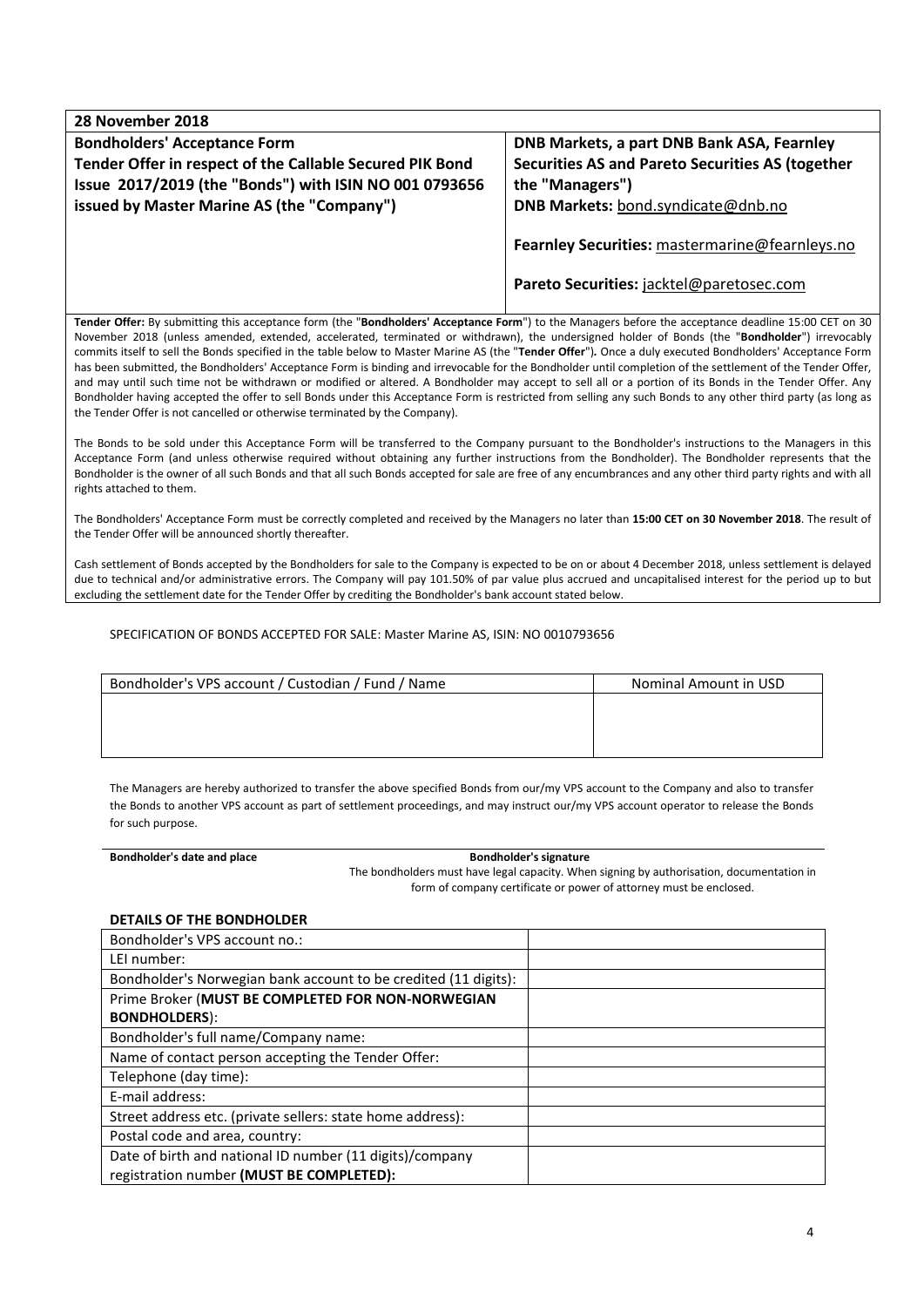By signing this Bondholders' Acceptance Form, the Bondholder expressly agrees and acknowledges the terms of the Tender Offer, and confirms that the Bondholder has read and understood this Bondholders' Acceptance Form (including the following page) the Tender Offer.

Any Bondholder or authorised representative of a Bondholder accepting the Tender Offer to the Managers by means of telephone will be deemed to agree and certify to all of terms and restrictions of the Bondholders' Acceptance Form and to have made the representations to the Company as set forth in this Bondholders' Acceptance Form.

The Bondholder must be of age. If the Bondholders' Acceptance Form is signed by a proxy, documentary evidence of authority to sign must be attached in the form of a Power of Attorney or Company Registration Certificate. The Tender Offer is subject to the Bondholder's proof of holdings is sent to the Managers together with the Bondholders' Acceptance Form.

The Bondholder also represents by signing this Acceptance Form (and any person who is acting on behalf of any Bondholder that signs this Acceptance Form represents as to the Bondholder) that such Bondholder is not located in or resident in the United States (as defined pursuant to Regulation S under the US Securities Act of 1933, as amended) and is not participating in such Tender Offer from the United States or it is acting on a non-discretionary basis for a principal located outside the United States that is not giving an order to participate in such Tender Offer from the United States.

#### **Offer and Distribution Restrictions:**

*United States:* The Tender Offer is not being made, and will not be made, directly or indirectly in or into, or by use of the mails of, or by any means or instrumentality of interstate or foreign commerce of, or any facilities of a national securities exchange of, the United States of America, its territories and possessions, any State of the United States and the District of Columbia (the "United States"). This includes, but is not limited to, facsimile transmission, internet delivery, electronic mail ("email"), telex, and telephone, the internet and any other forms of electronic communication. The Bonds may not be tendered in the Tender Offer by any such use, means, instrumentality or facility from or within the United States or by persons located or resident in the United States as defined in Regulation S of the U.S. Securities Act of 1933, as amended (the "Securities Act"). Accordingly, copies of this document and any related other offering documents or materials related to the Tender Offer are not being, and must not be, directly or indirectly mailed, emailed or otherwise transmitted, distributed or forwarded (including, without limitation, by custodians, nominees or trustees) in or into the United States or to any persons located or resident in the United States, and so doing may invalidate any purported acceptance. Any purported offer tender or agreement to sell Bonds in the Tender Offer resulting directly or indirectly from a violation of these restrictions will be invalid and any purported offer tender and/or agreement to sell Bonds made by, or by any person acting for the account or benefit of, a person appearing or otherwise believed by the Managers to be located or resident in the United States, or any agent, fiduciary or other intermediary acting on a non-discretionary basis for a principal giving instructions from within the United States will be invalid and will not be accepted.

Accordingly, the holder of Bonds participating in this Tender Offer, and executing this acknowledgement, represents that it is not located in or resident in the United States and is not participating in such Tender Offer from the United States or it is acting on a non-discretionary basis for a principal located outside the United States that is not giving an order to participate in such Tender Offer from the United States.

*Canada:* The request for Tender Offer and/or any agreement of sale is not being made, and will not be made, directly or indirectly in or into Canada by any means. Any acceptance or agreement to sell Bonds resulting directly or indirectly from a violation of these restrictions will be invalid and any purported acceptance and/or agreement to sell Bonds made by a person located in Canada or any agent, fiduciary or other intermediary acting on a non-discretionary basis for a principal giving instructions from within Canada will be invalid and will not be accepted. Each Bondholder submitting the acceptance will be deemed to represent that it is not located in Canada and is not submitting the Acceptance Form from Canada or it is acting on a nondiscretionary basis for a principal located outside Canada that is not giving an order to submit the acceptance from Canada. For the purposes of this and the above paragraph, "Canada" means Canada, its provinces and territories.

*United Kingdom*: The communication of this document by the Company and any other documents or materials relating to the Tender Offer is not being made, and such documents and/or materials have not been approved, by an authorised person for the purposes of section 21 of the Financial Services and Markets Act 2000 (the "FSMA"). Accordingly, such documents and/or materials are not being distributed to, and must not be passed on to, the general public in the United Kingdom. The communication of such documents and/or materials is exempt from the restriction on financial promotions under section 21 of the FSMA on the basis that it is only directed at and may be communicated to (1) those persons who are existing members or creditors of the Issuer or other persons within Article 43 of the Financial Services and Markets Act 2000 (Financial Promotion) Order 2005 (the "FPO"), (2) persons who have professional experience in matters relating to investments, being investment professionals as defined in Article 19 of the FPO; (3) persons who fall within Article 49 of the FPO ("high net worth companies, unincorporated associations etc."); or (4) any other persons to whom these documents and/or materials may lawfully be communicated. Any investment or investment activity to which this document relates is available only to such persons or will be engaged only with such persons and other persons should not rely on it.

**General**: The request for Tender Offer and/or any agreement to sell is not intended for Bondholders located in any jurisdiction in circumstances which would require the Company to prepare or register any prospectus, offering document or circular relating to the request for Tender Offer, any legal requirements for a tender offer in conflict with the terms and conditions of the Tender Offer and/or agreement to sell in such jurisdiction, and the Company may refuse to receive acceptances from such jurisdictions. The distribution of this document in certain jurisdictions may be restricted by law. Any persons reading this document should inform themselves of and observe any such restrictions.

*Important Notice and disclaimers:* The Managers are acting on behalf of the Company in connection with the request for Tender Offer and any agreement to sell. The Managers will not be acting on behalf of any other party in connection therewith and will not be responsible to any party other than the Company for providing the protections normally granted to their customers, or advice in relation to the request for Tender Offer and any agreement to sell.